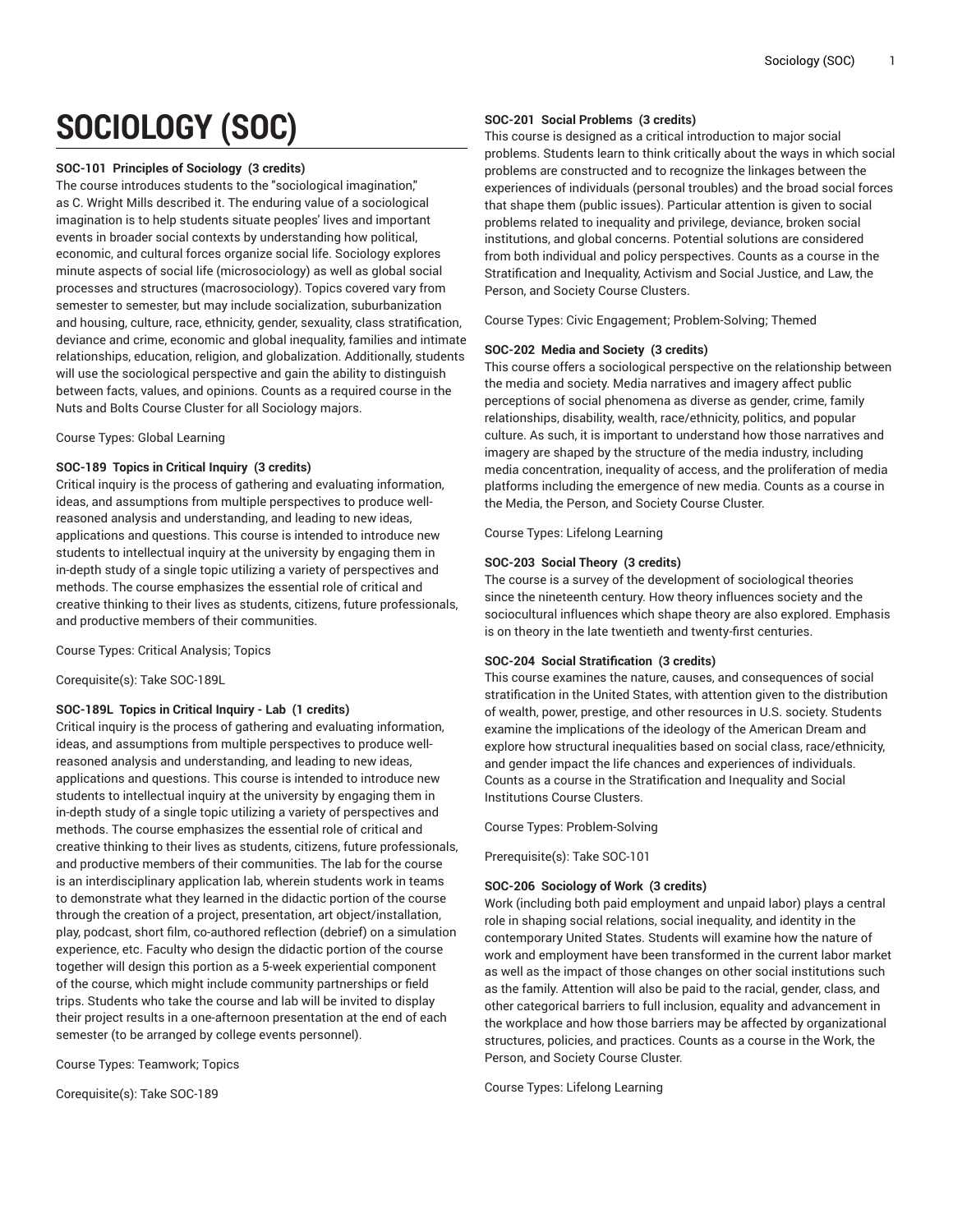## **SOC-211 Social Change (3 credits)**

This course is designed to help make sense of a rapidly changing world of increasing global interdependence, violence, expanding knowledge and telecommunications, changing values, clashes between religious and secular agendas, transforming family relations and shifting patterns of social inequalities. Competing explanations of social change will be identified and discussed. Special focus is placed on how major social trends influence individuals, intergroup relations and various organizations such as family, work, and community. Counts as a course in the Activism and Social Justice Course Cluster.

Course Types: Lifelong Learning; Themed

Prerequisite(s): Take SOC-201

#### **SOC-214 Cultural Diversity (3 credits)**

The course focuses on the experiences of those from culturally marginalized groups within the larger Western culture. Attention is paid to concepts such as the social construction of race,colonialism/post colonialism,institutional racism,deculturalization,cultural hegemony and forms of resistance.

Prerequisite(s): Take SOC-101 or SOC-201

#### **SOC-215 Research Methods in Sociology (3 credits)**

In this course,students are introduced to qualitative methods and the basics of interpreting statistics. Students learn how to analyze and evaluate existing research,construct a research project,conduct focus groups and in-depth interviews,and analyze policy and primary documents. Ethical considerations regarding conducting research and uses of research are discussed.

Course Types: Scientific Reasoning

Prerequisite(s): Take SOC-101 or SOC-201

## **SOC-222 Health, Illness and Society (3 credits)**

This course explores the broad area of sociological inquiry known as the sociology of medicine. This is a critical survey and analysis of theory and research on health institutions in modern society as well as social etiology of disease, sociological components in treatment, hospital organization and medical practice and sociology of medical education. Students examine the relationship between health, illness and the social factors that may affect wellness. In addition to applying theories and models of society to issues of health and illness, students examine how health care is organized and delivered in the USA and in other capitalist, socialist and emerging societies. Counts as a course in the Medical Sociology and Social Institutions Course Cluster.

Course Types: Critical Analysis; Themed

#### **SOC-301 Deviance and Society (3 credits)**

This course is an introduction to the social scientific study of deviance. Students will be exposed to a wide range of perspectives and substantive topics intended to aid in defining, understanding, and explaining social deviance. Deviant behaviors, beliefs, and conditions all have social origins, are learned and made manifest in social interaction, and produce profound consequences for individuals and society at large. Counts as a course in the Law, the Person, and Society Course Cluster.

Course Types: Teamwork

Prerequisite(s): Take SOC-201

#### **SOC-302 Gender (3 credits)**

This course is an exploration of the concept of gender, and how gendered forms of meaning making are shaped culturally, internalized and enacted. Attention is also placed on challenges and alternatives to conventional gender prescription, the confluence of gender and power, sexism and homophobia, and the meanings of gender in various religious, ethnic/ racial, class, and age groups. Counts as a course in the Stratification and Inequality Course Cluster.

Course Types: Critical Analysis

Prerequisite(s): Take SOC-204

#### **SOC-304 Media Literacy (3 credits)**

This course is designed to foster an informed, critical, and practice understanding of how exposure to popular media influences the way we see the world. Through examination of topics such as the influence of advertising on media content, techniques of media persuasion and spin, and deconstruction of the subtle (and not so subtle) proliferation of media-driven cultural narratives and imagery, students will develop the media literacy and analytic skills needed to evaluate the accuracy and agenda of the media content they consume. Counts as a course in the Media, the Person, and Society Course Cluster.

Course Types: Information Literacy

Prerequisite(s): Take SOC-202

#### **SOC-305 Race and Ethnicity (3 credits)**

Race and ethnicity are socially constructed concepts with immense power to influence the opportunities and outcomes experienced in U.S. society. This course examines the nature of race and ethnicity in the United States, including the historical, social, and cultural forces contributing to the contemporary racial/ethnic landscape. Students will explore the causes and consequences of societal conflicts over racism, immigration, identity, and racial/ethnic inequities in education, housing, employment, and other institutions. Counts as a course in the Stratification and Inequality Course Cluster.

Course Types: Scientific Reasoning

Prerequisite(s): Take SOC-204

## **SOC-309 Soc of Disability & Rehabilitation (3 credits)**

The course introduces students to the many levels of social consequences that disability can confer upon an individual. The effects of disability (personal, interpersonal and cultural) have significant implications for persons with disabilities, rehabilitation workers and the rehabilitation system. This course will analyze the effects of disability within a sociology framework. Counts as a course in the Medical Sociology Course Cluster.

Course Types: Ethical Understanding Act

#### **SOC-311 Families (3 credits)**

This course emphasizes the changes in contemporary families, composition of families, expectations of family members, current policies impacting families, and family as a political issue. Consideration is also given to the myths and stereotypes of family life. Counts as a course in the Social Institutions Course Cluster.

Course Types: Scientific Reasoning

Prerequisite(s): Take SOC-101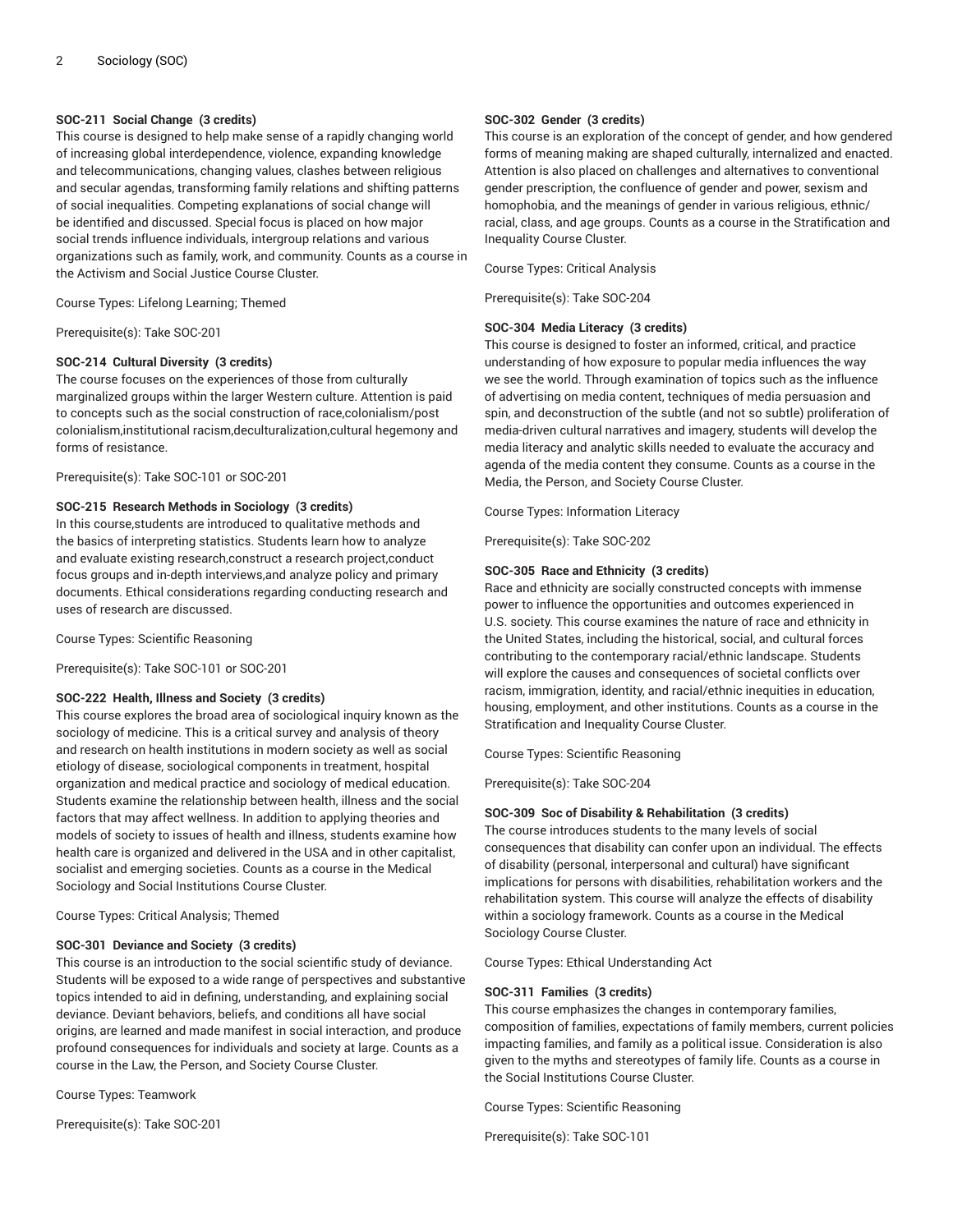## **SOC-312 Sociology of Sports and Phys Activity (3 credits)**

This course will investigate the institution of sports from a sociological perspective as it relates to contemporary American organized sports. The perspective taken is that sport is a social entity and thus serves as a microcosm of society and a window through which to view sociological processes. This course will investigate how social phenomenon such as stratification, discrimination, violence, race, and gender are evident in amateur and professional athletics. We will also examine how sports relate to sociological conceptions of community. This course is intended to help you develop a better understanding of how sports are related to broader sociological processes in society. Contemporary American sports are given central focus. Using a variety of readings and online discussions surrounding sports, students will explore the positive and negative consequences, societal risks, and ethical issues related to sports in society. In the process, students will develop a critical approach towards the study of sports. Other topics addressed by this course include the study of sports and socialization, intercollegiate and interscholastic sports, violence and more generally deviance in relation to sports. Counts as a course in the Social Institutions Course Cluster.

Course Types: Critical Analysis

Prerequisite(s): Take SOC-101

#### **SOC-313 Health Disparities (3 credits)**

This course will explore how factors such as person's socioeconomic status, place, race, and ethnicity affect health; how these characteristics play out in case studies; the financial and ethical implications of health disparities on society as a whole; effective strategies for limiting health disparities; and how our own local community members are utilizing these strategies to promote positive change. Additionally, the course will examine relevant historical issues, theories, and empirical data, emphasizing critical analysis and application of knowledge. Students will gain a better understanding of research on health disparities and interventions to promote health equity through a combination of readings, lectures, reflection papers, in-class exercises, and research assignments. Students will summarize the evidence regarding a specific health disparity (topic and population of their choice) and develop an intervention proposal to promote health equity. Counts as a course in the Medical Sociology and Stratification and Inequality Course Cluster.

Course Types: Cultural Competence

#### **SOC-315 Social Inquiry and Activism (3 credits)**

With a strong focus on social justice, this course prepares students to be responsible citizens in a participatory democracy by (1) challenging them to think critically about the reality claims in contemporary public discourse and (2) providing an in-depth introduction to social activism. Students conduct critical analyses of media narratives about a current event of their choice and engage in supervised activism projects designed in consultation with the instructor. Counts as a course in the Activism and Social Justice Course Cluster.

Course Types: Information Literacy

Prerequisite(s): Take SOC-201

## **SOC-316 Social Policy for Better Health (3 credits)**

With focuses on the social, legal, and political contexts in which health care systems exist and adapt, this course is designed to give students experience creating social policies that address real-life health care issues. And because policymaking involves collaboration and engagement, students will work together on projects to address an existing health issue as identified by the Centers for Disease Control's Prevention Status Reports, employing tactics such as influencing policy and legislation, changing organizational practices, fostering coalitions and networks, educating providers, promoting community education, and strengthening individual knowledge and skills. Class-wide efforts culminate in group presentations and a comprehensive policy brief. Counts as a course in the Medical Sociology Course Cluster.

Course Types: Creative Thinking

#### **SOC-320 Inequality in the Labor Force (3 credits)**

This course examines the problems of inequality and discrimination in the workplace, identifying specific groups most suffering from discrimination based on sex, age and state of health. Strategies for reducing these inequalities will also be explored. Counts as a course in the Work, the Person, and Society Course Cluster.

Course Types: Critical Analysis

Prerequisite(s): Take SOC-206

#### **SOC-342 Sociology of Human Rights (3 credits)**

This course is designed as an investigation of human rights concerns in contemporary society, including five dimensions of human rights: civil, political, economic, social, and cultural rights. Students explore how the concept of human rights has evolved in U.S. and international law. Attention is paid to major controversies related to human rights abuses experienced by women, men and children in both the United States and a global context. Counts as a course in the Activism and Social Justice Course Cluster.

Course Types: Ethical Understanding Act

Prerequisite(s): Take SOC-201

#### **SOC-389 Special Topics (3 credits)** Course Types: Global Learning

#### **SOC-390 Special Topics (3 credits)**

This course is designed to present the study of collective behavior, collective action and social movements. Attention is given to various sociological theories used to explain these behaviors. The focus includes fads and fashion, sports fans, crowds/mobs that form and dissolve quickly, formal organizations and interest groups that spring up in the aftermath of disasters, outbreaks of social protest, and full-blown social movements. Students will consider the particular circumstances which bring about collectivity, the actions taken by the group, media and public response, and the political impact of the behavior.

Course Types: Global Learning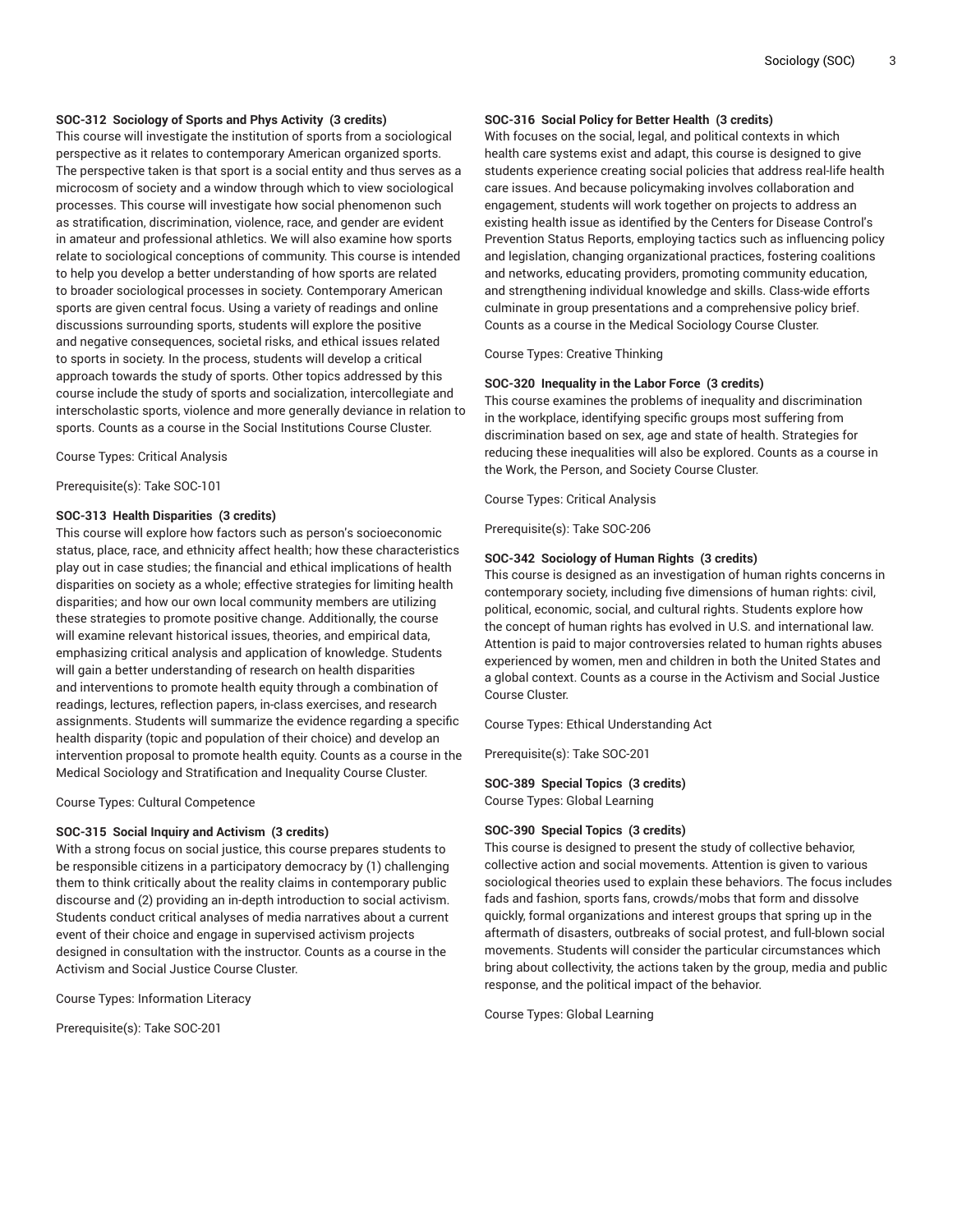## **SOC-400 Social Epidemiology (3 credits)**

This course focuses on social epidemiology, the social factors determining the occurrence and distribution of disease, health defects, disability, and death among groups. The interdisciplinary nature of epidemiological theory, statistical measures commonly used, approaches to modifying and developing health behaviors, health and employment, and an analysis of the distribution of health care in the United States are studied. Counts as a course in the Medical Sociology Course Cluster.

# **SOC-403 American Labor Movement (3 credits)**

This course explores how American people built this nation through individual, family, communal and political action, from the rise of industrial capitalism in the late nineteenth century, to the present day. As students engage with each other in extensive weekly discussions, analyze the textbook, watch video clips, and research and write their term paper, they are encouraged to reflect on how their own life has been influenced by the efforts of previous generations to make a good life and a decent society. While the course will focus on how people worked, and what their workplaces were like, it will also focus on how political movements, business innovations and government policies shaped workplaces and created the rules by which we live and work today. Counts as a course in the Work, the Person, and Society Course Cluster.

Prerequisite(s): Take SOC-206

## **SOC-404 Collective Action (3 credits)**

The purpose of the course is to understand the sources, development and consequences of social and political collectiveness on contemporary social life. To do so, the course will examine current theory and research on social movements, political protest, and other acts of collective resistance. Counts as a course in the Activism and Social Justice Course Cluster.

Prerequisite(s): Take SOC-201

### **SOC-405 Drugs and Society (3 credits)**

This survey course examines the nature of substance use and abuse in U.S. society and their implications for social policy. Attention is given to both licit (e.g., caffeine, nicotine, alcohol) and illicit drugs (e.g., cocaine, opioids). Students explore the history and contemporary social landscape of substance use, the social construction of "good" and "bad" drugs, the reciprocal effects of drug use patterns and drug use policy, and the disproportionate effects of U.S. drug policy on the lives of marginalized populations, particularly people of color and poor communities. Counts as a course in the Medical Sociology and Law, the Person, and Society Course Cluster.

#### **SOC-406 Global Issues (3 credits)**

This course introduces students to a sociological perspective on social phenomena that transcend national boundaries. Students explore issues relating to global development, warfare/terrorism, immigration, and emergent environmental crises including resource depletion, biodiversity loss, and climate change. Particular attention is given to how these global issues are intertwined. Counts as a course in the Stratification and Inequality and Activism and Social Justice Course Clusters.

Prerequisite(s): Take SOC-204

#### **SOC-407 Social Media (3 credits)**

This course provides a sociological perspective on how the emergence of social media influences both social institutions and interpersonal relationships. Students will examine the effects of computer-mediated communications systems such as social networking platforms, e-mail, online chat rooms and forums, on-line games, and other new media venues affect how we interact with each other, develop virtual identities and communities, and engage with the social world. Key issues such as privacy, the digital divide, cyberbullying, internet activism, and internet addiction will be addressed. Counts as a course in the Media, the Person, and Society Course Cluster.

Prerequisite(s): Take SOC-202

# **SOC-408 Collective Behavior (3 credits)**

This course is designed to present the study of collective behavior,collective action and social movements. Attention is given to various sociological theories used to explain these behaviors. The focus includes fads and fashion,sports fans,crowds/mobs that form and dissolve quickly, formal organizations and interest groups that spring up in the aftermath of disasters,outbreaks of social protest, and full-blown social movements. Students will consider the particular circumstances which bring about collectivity, the actions taken by the group,media and public response, and the political impact of the behavior.

#### **SOC-409 Topics in Activism and Social Justice (3 credits)**

This course is an in-depth consideration of topics related to activism and social justice. Counts as a course in the Activism and Social Justice Course Cluster

Prerequisite(s): Take SOC-201

#### **SOC-410 Senior Project (3 credits)**

The senior project involves a major research paper and is highly recommended for students planning on graduate school in sociology or related field.

#### **SOC-411 Topics in Media, the Person and Society (3 credits)**

This course is an in-depth consideration of topics related to the sociology of media. Counts as a course in the Media, the Person, and Society Course Cluster

Prerequisite(s): Take SOC-202

#### **SOC-412 Topics in Medical Sociology (3 credits)**

This course is an in-depth consideration of topics in the field of medical sociology. Counts as a course in the Medical Sociology Course Cluster

#### **SOC-413 Topics in Social Institutions (3 credits)**

This course is an in-depth consideration of topics related to various social institutions. Counts as a course in the Social Institutions Course Cluster

Prerequisite(s): Take SOC-204

#### **SOC-414 Topics in Stratification and Inequality (3 credits)**

This course is an in-depth consideration of topics related to the psychology of law. Counts as a course in the Stratification and Inequality Course Cluster

Prerequisite(s): Take SOC-201